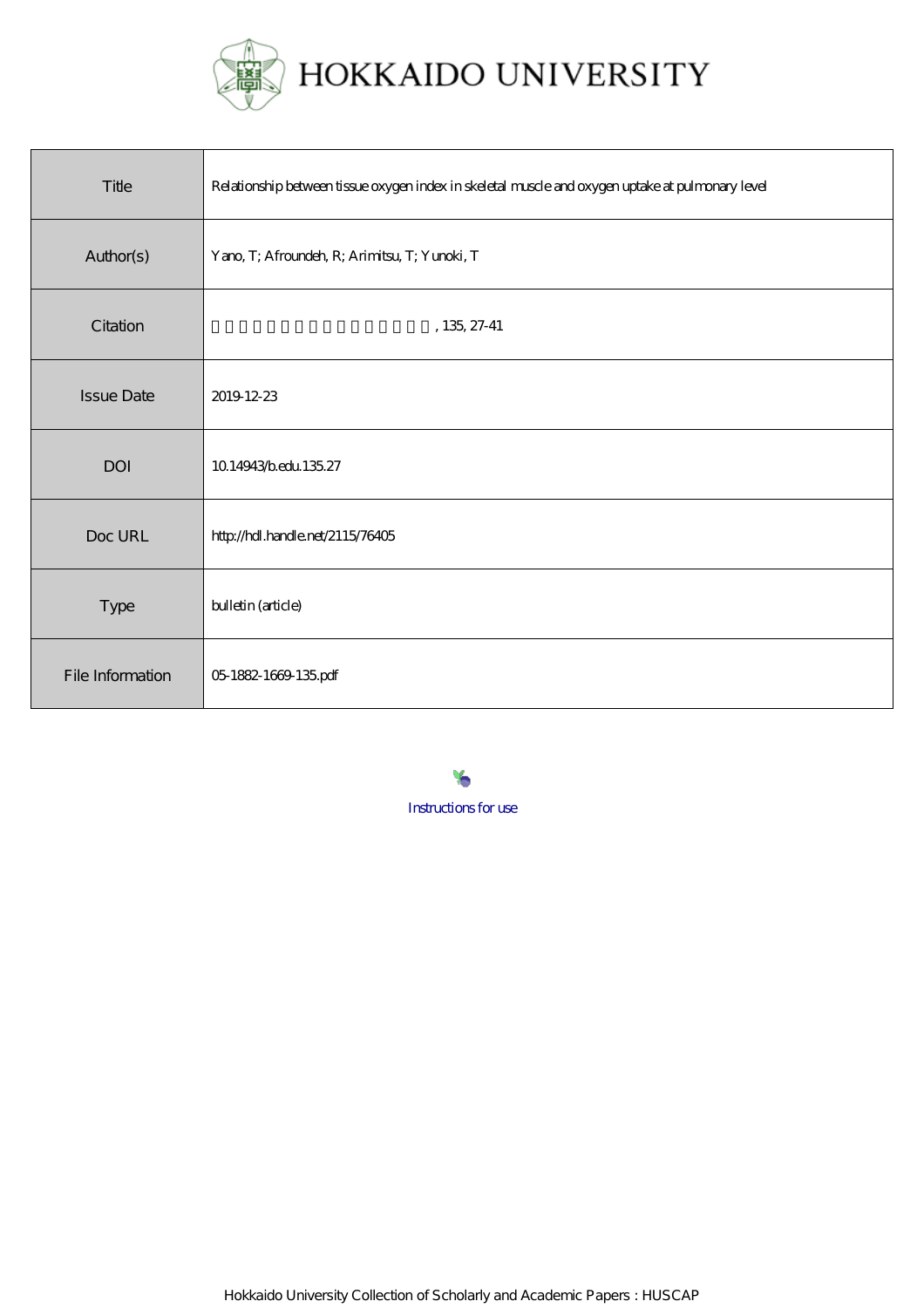# Relationship between tissue oxygen index in skeletal muscle and oxygen uptake at pulmonary level

Yano T \*, Afroundeh R \*\*, Arimitsu T \*\*\*, Yunoki T \*

#### **Key words**

Oxygen tissue index, heart rate, oxygen uptake, cross correlation, oscillation

### **Abstract**

 We examined whether the relationship between muscle oxygen consumption and lung oxygen uptake is established by the intervention of cardiac pumping. Oxygen intake  $(\dot{V}_{02})$ and heart rate (HR) were determined breath-by-breath. The values were converted to 1-second values by a three-dimensional spine function. Tissue oxygen index (TOI) was determined per second from the vastus lateralis by using near-infrared spectroscopy. Exercise was performed for 10 seconds with an intensity of 70% of peak  $\dot{V}_{0_2}$ . A rest period of 10 minutes after exercise was set before the exercise and a recovery period of 20 minutes was set after the exercise. All 1-second values during the test were processed with a low pass filter (<0.05 Hz). Cross-correlation of the processed values was obtained. .<br>Vo<sub>2</sub> rose during exercise and increased again during recovery. HR rose during exercise and declined during recovery. TOI decreased after exercise and increased during recovery. The maximum value of the cross-correlation between HR and  $\dot{V}_{0_2}$  was 0.712  $\pm$  0.112. The minimum cross-correlation value between TOI and HR was  $-0.398 \pm 0.225$ . Double of the time difference between the highest value and the lowest value of HR and  $\dot{V}_{O_2}$  or TOI and HR is the wavelength. It was 170 seconds (2.8 minutes). The results suggested that variation in TOI or its related substances in skeletal muscle (oscillation and level of the oscillation axis) is partly related to variation in cardiac pumping and that variation in the cardiac pump considerable affects variation of lung oxygen intake.

\*\*\* College of Sport and Health Science, Ritsumeikan University, Shiga, Japan DOI:10.14943/b.edu.135.27

<sup>\*</sup> Department of Human Development Sciences, Faculty of Education, Hokkaido University, Sapporo, Japan

<sup>\*\*</sup> Department of Physical Education and Sports Science, Faculty of Education and Psychology, University of Mohaghegh, Ardabili, Iran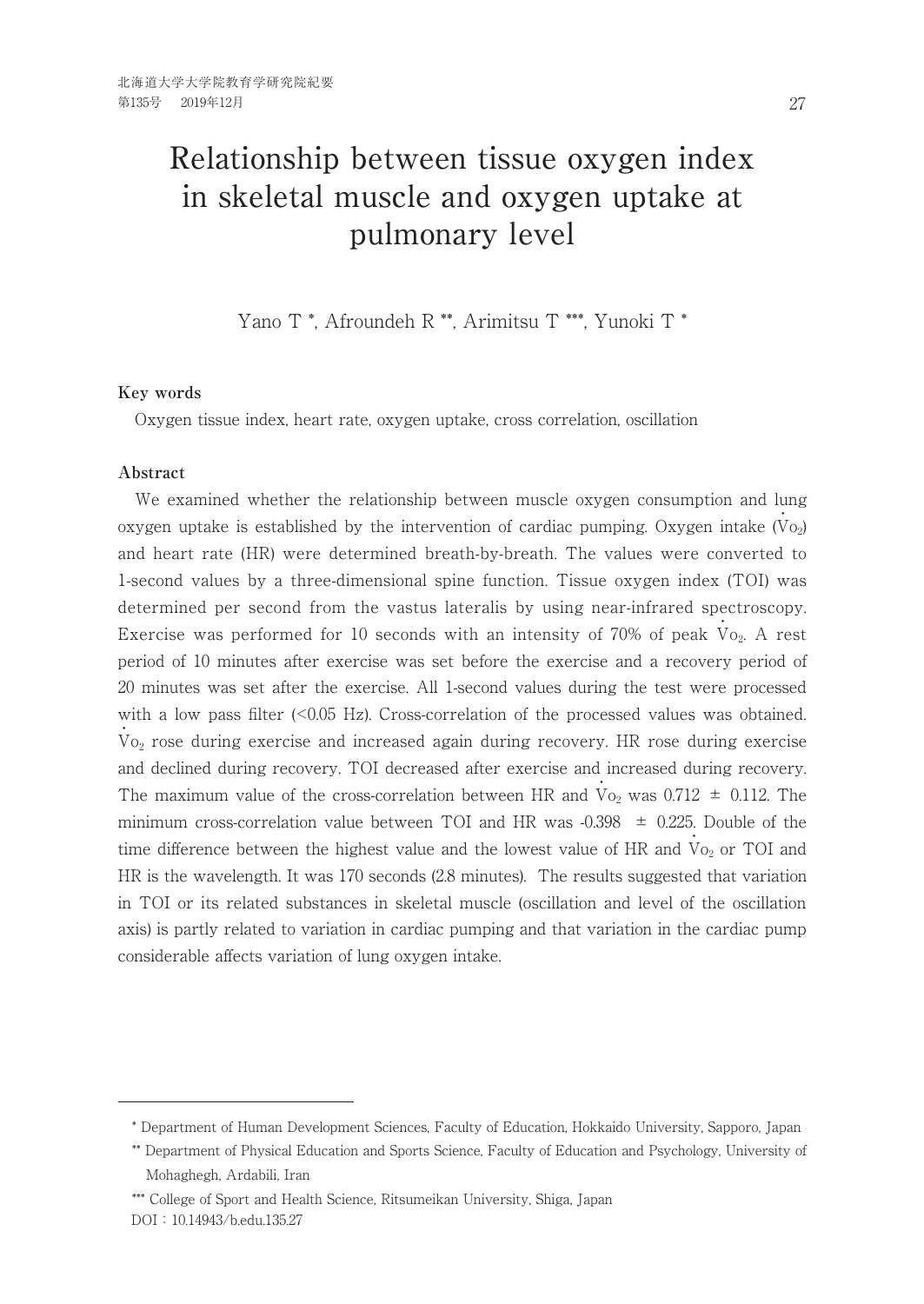## **INTRODUCTION**

 Aon et al. [1] have proposed the hypothesis that oxidative metabolism is synchronized by reactive oxygen species (ROS) among mitochondria. That is, NADH generated by the TCA cycle is converted to NAD by complex I in the electron transfer system. Oxygen is used in complex IV, but a part of it is produced as radical oxygen in complex III. This radical oxygen is an element that synchronizes the metabolism of other mitochondria. The evidence underlying this hypothesis is oscillatory phenomena of NADH, radical oxygen and mitochondrial inner membrane potential. It is thought that these oscillations synchronize the metabolism between mitochondria by mediating the production of ROS.

 Iotte et al. [2, 3] found that creatine phosphate (CrP) oscillates in the re-synthesis process of CrP after human muscle activity. This phenomenon occurs due to the supply of ATP by oxidative phosphorylation. Therefore, oxygen consumption is estimated to oscillate. In other words, activation of the electron transfer system and creatine phosphate re-synthesis are thought to be coupled. Furthermore, when the results obtained by Aon et al. [1] are taken into consideration, it is thought that the micro synchronization between mitochondria is involved in the macro re-synthesis process of creatine phosphate.

 Oscillation of the tissue oxygen index (TOI), which can be measured by using near-infrared spectroscopy has been determined in inactive muscles during exercise [4] and in the vastus lateralis during recovery from exercise [5]. As a result, we found that the frequency is very low. It was also shown by a model propose by Richard [6] that consumption of oxygen by complex IV oscillates. In other words, in order to maintain the dynamic homeostasis of ATP generated in complex V, it is thought that this oscillation occurs as ATP acts in a feedback manner on oxygen consumption [4,5].It was shown in a later study that oscillation of TOI at a very low frequency occurs during exercise [7]. Moreover, in that study, in addition to ATP feedback, it was suggested that interactions among biochemical substances in the TCA cycle cause oscillation of NADH and that the oscillation causes oscillation of oxygen consumption.

 Oscillation of TOI is a phenomenon in skeletal muscle. This phenomenon does not only occur within skeletal muscle but also affects oscillations in organs except the skeletal muscle. Usuda [8] reported that there is coherence in the very low frequency band between TOI in the vastus lateralis and heart rate (HR) during recovery after a short intense exercise. He also reported that there is coherence in the very low frequency band between arterial oxygen saturation measured at the fingertip and TOI. These results suggest that when TOI is outputted from muscle, the TOI is inputted from the cardiorespiratory system (oscillation of oxygen supply) at the same time. In other words, oscillation of TOI is interrelated mainly with oscillation of the cardiorespiratory system. However, physiological significance of the relationship was not clarified in that study.

Oxygen consumption in skeletal muscle may regulate lung oxygen intake via cardiac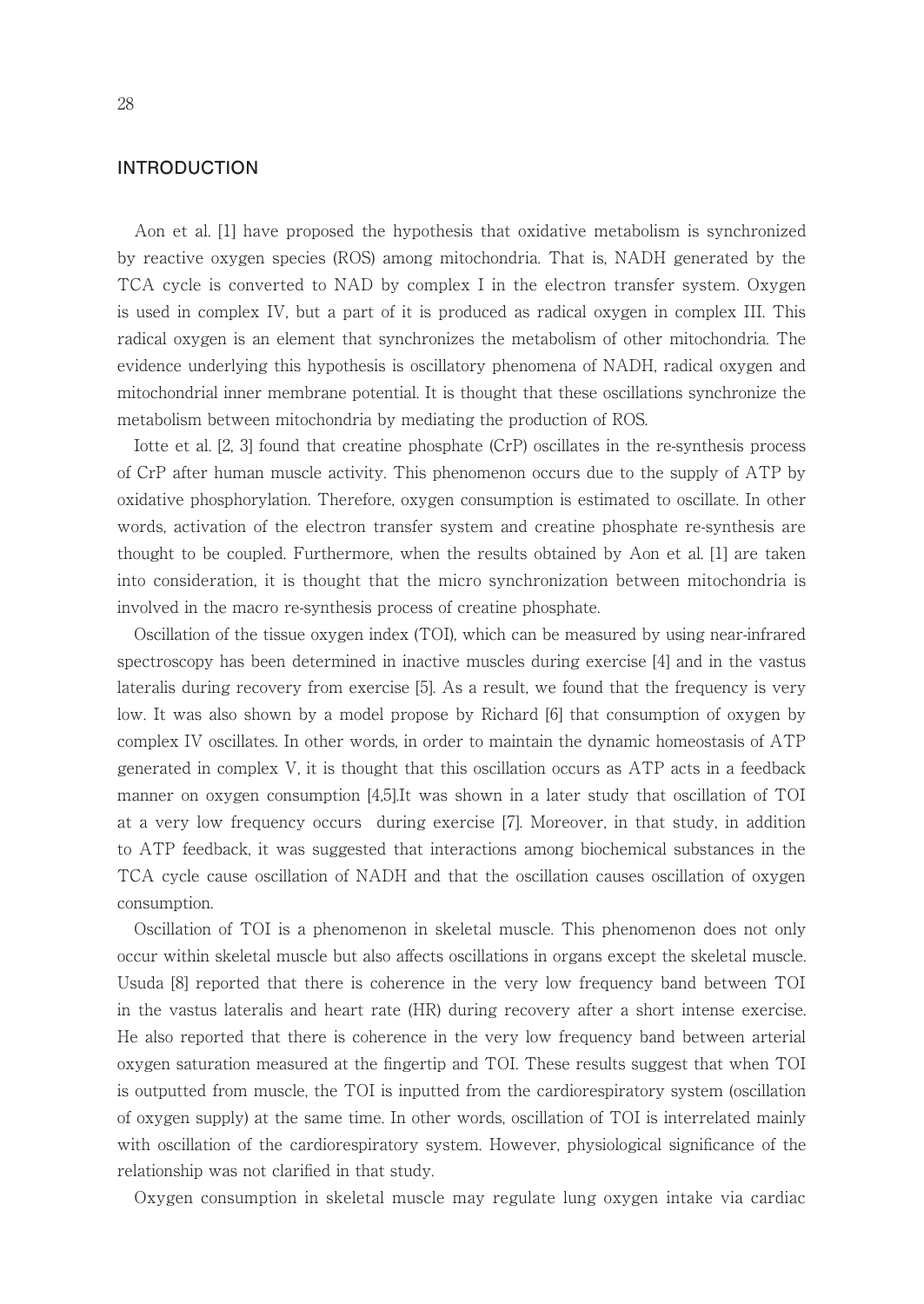pumping. That is, the oscillation of TOI in skeletal muscle resonates with cardiac pumping, and then the oscillation of the cardiac pumping makes the resonance of lung oxygen intake. This may be a physiological significance of interrelations between oxidative metabolism and cardiorespiratory system. In this study, therefore, we examined whether the relationship between muscle oxygen consumption and lung oxygen uptake is established by the intervention of cardiac pumping.

## **METHODS**

#### Subjects

 Nine healthy males participated in this study. The means and standard deviations of ages, heights, body weights and peak oxygen uptake (Vo<sub>2</sub>peak) levels of the subjects were 19.6  $\pm$ 1.4 years,  $169.8 \pm 5.6$  cm,  $63.7 \pm 8.7$  kg and  $3.18 \pm 0.52$  l/min, respectively. Each subject signed a statement of informed consent following a full explanation regarding the nature of the experiment. The Ethics Committee of Hokkaido University Graduate School of Education approved the present study. This study was performed in accordance with the Declaration of Helsinki.

#### Experimental protocol

 Each subject performed incremental ramp exercise until exhaustion on a cycle ergometer (Ergometer 232 CXL, Combi, Tokyo, Japan). After being in a resting state for 4 min, each subject performed constant-load exercise at 20 W for 4 min, and then incremental ramp exercise was increased by 20 W per one min until the subject could not maintain the revolution rate of pedaling (60 rpm). Vo<sub>2</sub>peak was determined by the maximal value during the incremental ramp exercise. In this determination, data of  $\dot{V}_{O_2}$  for 20 s were used. On another day, each subject performed constant-load exercise: exercise with  $70\%$  of Vo<sub>2</sub>peak determined by incremental ramp exercise for 10 sec. Each subject rested for 10 min before the exercise. The exercise was followed by a recovery period of 20 min. Before resting on the cycle ergometer seat prior to the exercise, each subject sat on a chair to attach electrodes on the subject's chest for monitoring heart rate (HR) and to attach photo probes on the subject's leg (vastus lateralis) for NIRS. Each subject was instructed to relax and to maintain cycle ergometer cranking in a horizontal position at rest and during recovery on the cycle ergometer,

#### Measurements and determinations

Blood samples (each 100 µl) were collected from warmed fingertips using a capillary tube. Each subject's hand was pre-warmed in  $40-45$  °C water while sitting on the chair prior to each test in order to arterialize capillary blood [9]. After the warming, the subject's hand was warmed by a heating glove at rest, during exercise and during recovery on the cycle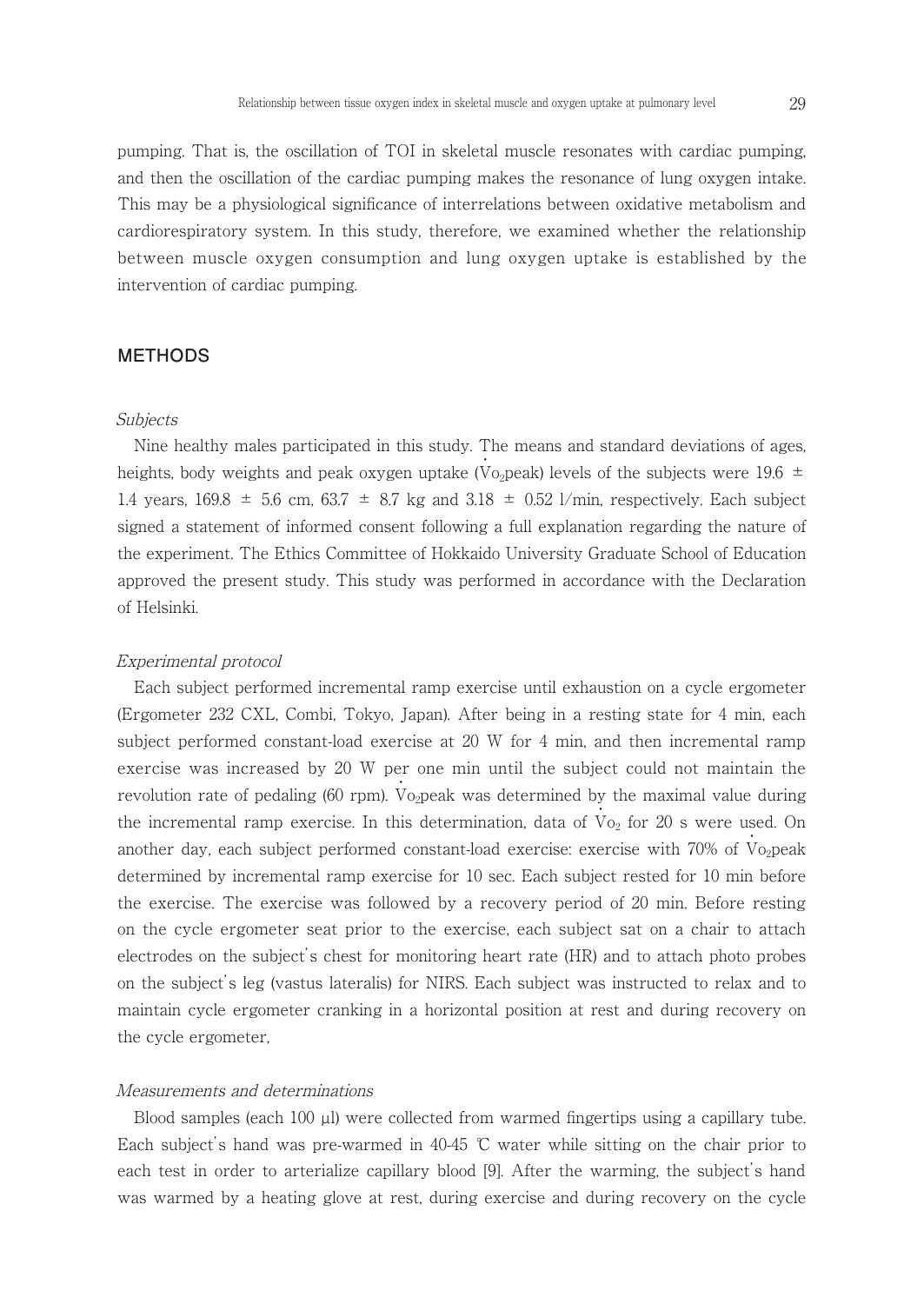ergometer. It has been shown that such blood samples might not accurately reflect arterial  $O<sub>2</sub>$  pressure but can closely reflect arterial pH [9]. Samples were analyzed using a blood gas analyzer (i-STAT1, i-STAT, Abbott Point of Care Inc. IL, USA) to measure pH and lactate (La).

 Data for respiration gas exchange were obtained using a respiratory gas analyzer by the breath-by-breath mode (AEROMONITOR AE-310S, Minato Medical Science CO., LTD., Osaka, Japan). Ventilation was measured by a hot-wire flow meter, and the flow meter was calibrated with a syringe of known volume (2 liters).  $O_2$  and  $CO_2$  concentrations were measured by a paramagnetic oxygen analyzer and photometric gas analyzer, respectively. The gas analyzer was calibrated by known standard gas  $(O_2: 15.13\% , CO_2: 5.068\%)$ . Respiration gas exchange was measured continuously during rest, exercise, and recovery periods. HR was recorded using a heart rate monitor installed in the respiratory gas analyzer.  $\mathrm{Vo}_2$  and HR were obtained breath-by-breath. In incremental ramp exercise, breath-・ by-breath data were outputted as 20-s data.

 TOI in the vastus lateralis was determined using a near-infrared spectroscopy (NIRS) system (NIRO200x, Hamamatsu Photonics, K. K. Hamamatsu, Japan). Although NIRO200x can determine oxygenation and deoxygenation by the Modified Beer-Lambert method, TOI determined by the SRS method was used in the present study. The NIRS probe consisted of a light source and an optical detector with a distance of 3.0 cm between the light source and detector. Triple-wavelength light (735, 810 and 850 nm) emitted from the light source penetrates tissue, where it is either absorbed or scattered, and some of the scattered light returns to the optical detector. The sampling frequency of TOI was 1 Hz. TOI was calculated from deoxygenation (HHb) and oxygenation  $(O<sub>2</sub>Hb)$  determined by SRS using the following equation:

 $TOI = O<sub>2</sub>Hb/(HHb + O<sub>2</sub>Hb).$ 

#### Calculation and statistical analysis

 In a previous study, in order to obtain 1-s data, breath-by-breath data obtained in repeated exercise with a time interval were converted to 1-s data in each exercise, and the data obtained in each exercise were averaged [10]. However, in this method, oscillation of the data obtained is eliminated by the averaging. A way to obtain second-by-second data from breath-by-breath data was developed in a recent study [11] but average data for four trials were also used. Therefore, in the final data obtained by these treatments,  $\dot{V}_{0_2}$  oscillation is cancelled. There is HR variability [12,13], which should affect oscillation of  $V_{Q_2}$ . Therefore, in order to avoid this cancellation, breath-by-breath data for  $\dot{V}_{O_2}$  and HR were interpolated into 1-s data using a three-dimensional spine function for one trial data in the present study. However, there is also a problem in this method. Higher frequency of oscillation than respiration rate has no meaning.

In order to visualize the data of low frequency, a low pass filter was used for 1-sec  $V_{Q_2}$ , 1-sec HR and 1sec TOI. Due to the filtering with treatment for removal of trend, TOI, HR and  $V_{O_2}$  became values that were different from averages in whole data (Fig. 2). The pass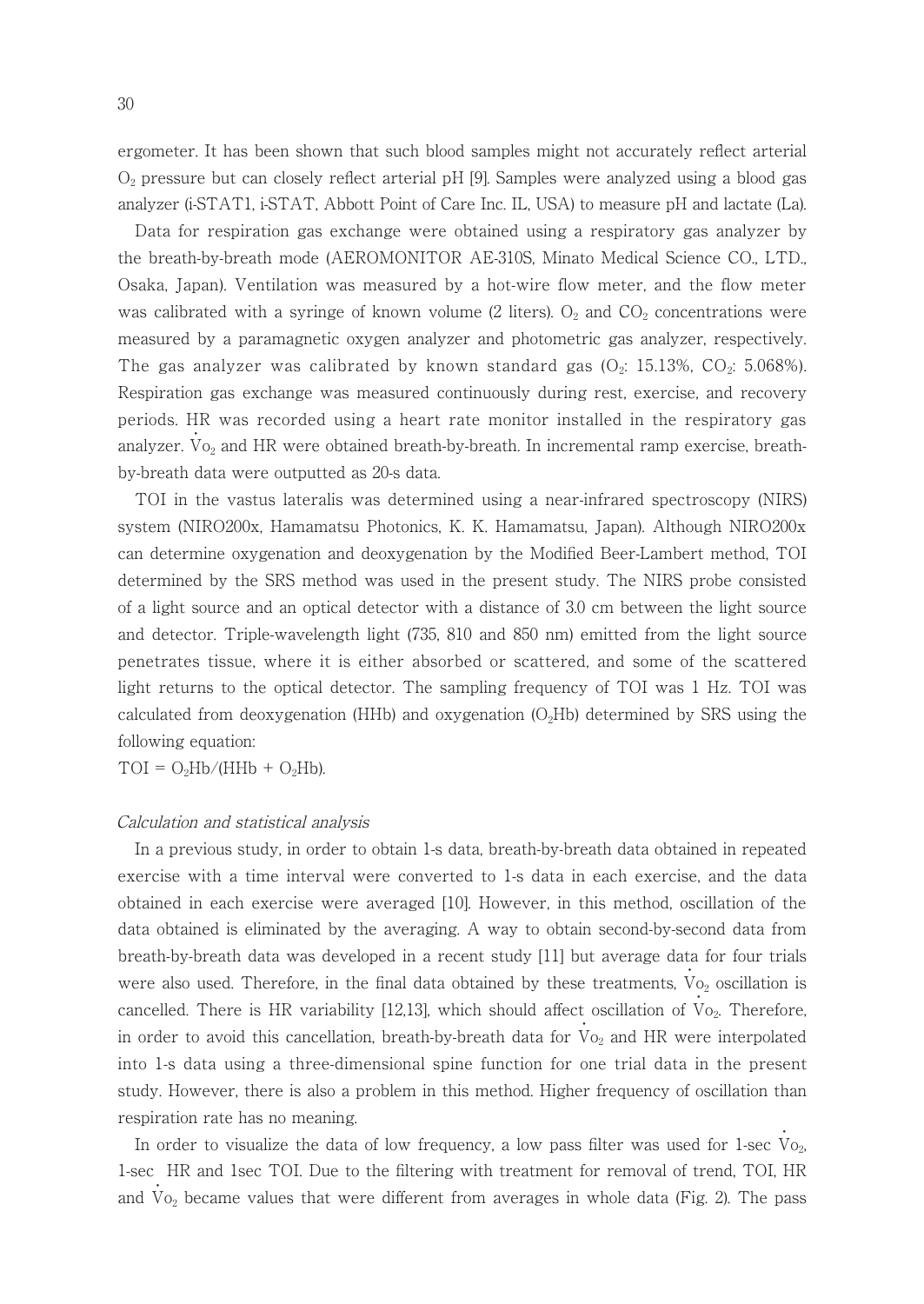frequency was set below 0.05 Hz. By the processed data, cross correlations between HR and  $\dot{V}_{O_2}$  and between TOI and HR were obtained.

 Results are presented as means ± standard deviations. Significant differences from resting values for blood samples were tested by Dunnett's method. The significant level was set at p<0.05.

## **RESULTS**

 Table 1 shows blood lactate levels and blood pH during rest periods and recovery periods after exercise. The exercise intensity was  $70\%$  Vo<sub>2</sub>peak, but the exercise time is short. As a result, neither blood lactate nor blood pH was changed by the exercise.

Figure 1 shows representative examples of  $\overrightarrow{V}_{O_2}$ , HR and TOI every second.  $\overrightarrow{V}_{O_2}$  rose sharply when the exercise started. After the exercise was stopped,  $\rm{\dot{V}o_{2}}$  temporarily decreased but it rose again and then declined. HR increased with the start of the exercise, decreased after the exercise, and returned to the resting level. TOI fell sharply and increased after the end of the exercise.

Figure 2 shows the results of processing the value of Figure 1 with a low pass filter (<0.05 Hz).  $V_{\text{O}_2}$  increased at the onset of exercise and increased again after the end of exercise. HR increased at the beginning of exercise, decreased in the subsequent recovery period, and returned to the resting level. TOI decreased after starting exercise and exceeded the resting level during the recovery period. After that, it returned to the resting level. Slow oscillations of  $\dot{V}_{O_2}$ , HR and TOI, were observed in the rest and recovery periods before and after exercise.

Figure 3 shows the cross correlations between TOI and HR and between HR and  $\dot{V}_{Q_2}$ . The minimum value of the cross correlation between TOI and HR was  $-0.398 \pm 0.225$  and the delay time was 9 seconds. The maximum value was  $0.172 \pm 0.081$ . The delay time between the lowest value and the highest value was 71 seconds. The maximum value of the cross correlation between HR and  $V_{O_2}$  was  $0.712 \pm 0.112$  and the delay time was 6 seconds. The minimum value was  $0.597 \pm 0.099$ . The delay time between the highest value and the lowest value was 82 seconds. The wavelength is twice of the delay time between the highest value and the lowest value of both cross correlations. Wavelengths between TOI and HR and between HR and  $V_{\text{O}_2}$  were about 170 seconds (2.8 minutes). In terms of frequency, it is 0.0059 Hz.

### Table 1

Blood lactate (La) and blood pH at rest and during recovery at 10 and 20 min in exercise with 70% of peak oxygen uptake for 10 seconds. exercise with 70% of peak oxygen uptake for 10 seconds.

|                 |      | Rest | Rec 5min | Rec 10 min | Rec 20 min |
|-----------------|------|------|----------|------------|------------|
| <b>Blood La</b> | Mean | 1.26 | 1.39     | 1.29       | 1.28       |
|                 | SD   | 0.31 | 0.34     | 0.35       | 0.35       |
| Blood pH        | Mean | 7.39 | 7.37     | 7.39       | 7.39       |
|                 | SD   | 0.02 | 0.01     | 0.02       | 0.03.      |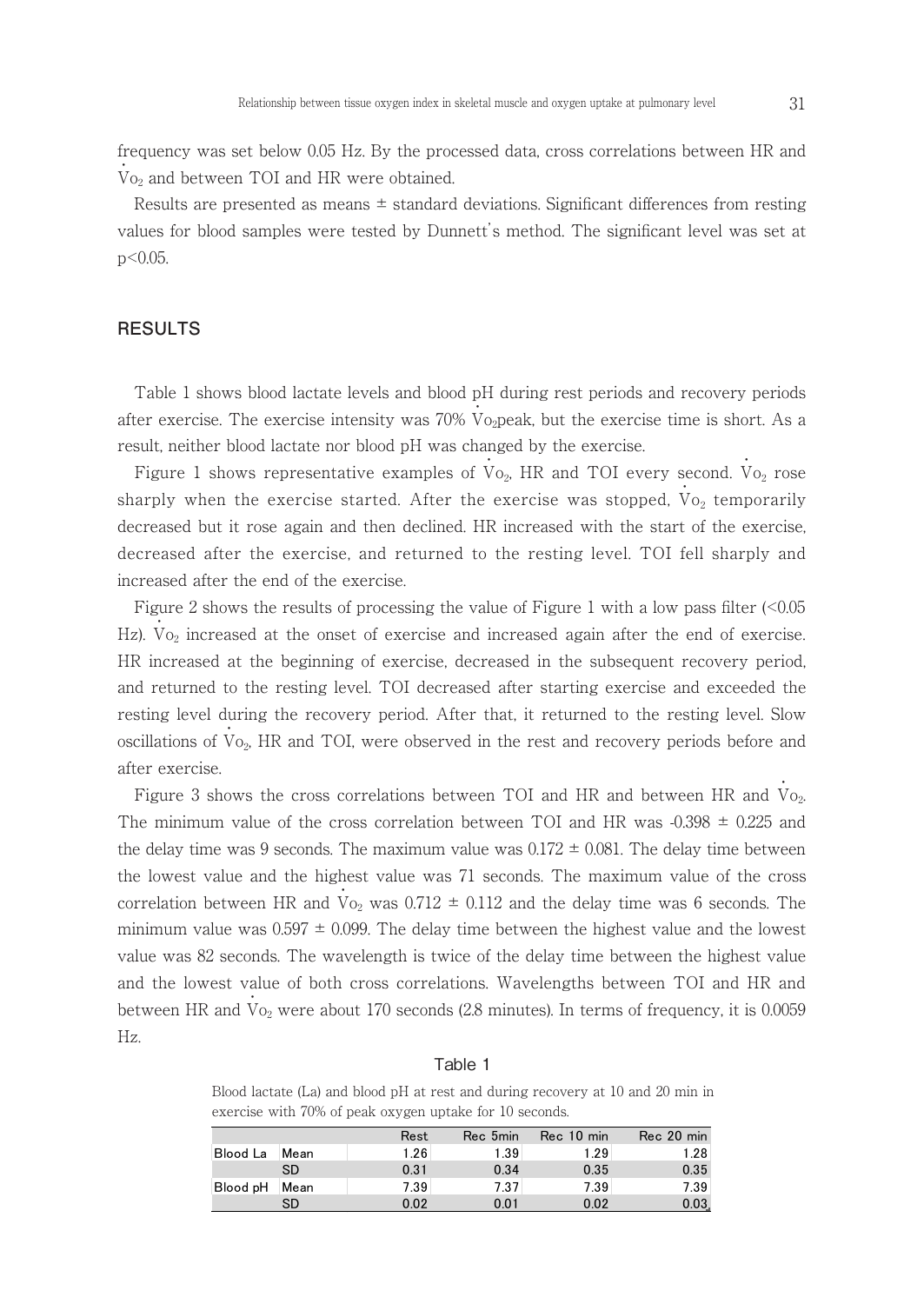



One-second data are shown. Oxygen uptake  $(V<sub>O2</sub>)$  rapidly increased during 10sec exercise and then temporally decreased and again increased after the (panel B). Tissue oxygen index (TOI) rapidly decreased during 10-sec exercise and then and then decreased (panel B). Tissue oxygen index (TOI) rapidly decreased during 10-sec exercise and then returned to the resting level (panel C). The exercise (panel A). Heart rate (HR) rapidly increased during 10-sec exercise oscillations in TOI, HR and  $\dot{V}_{O_2}$  can be seen.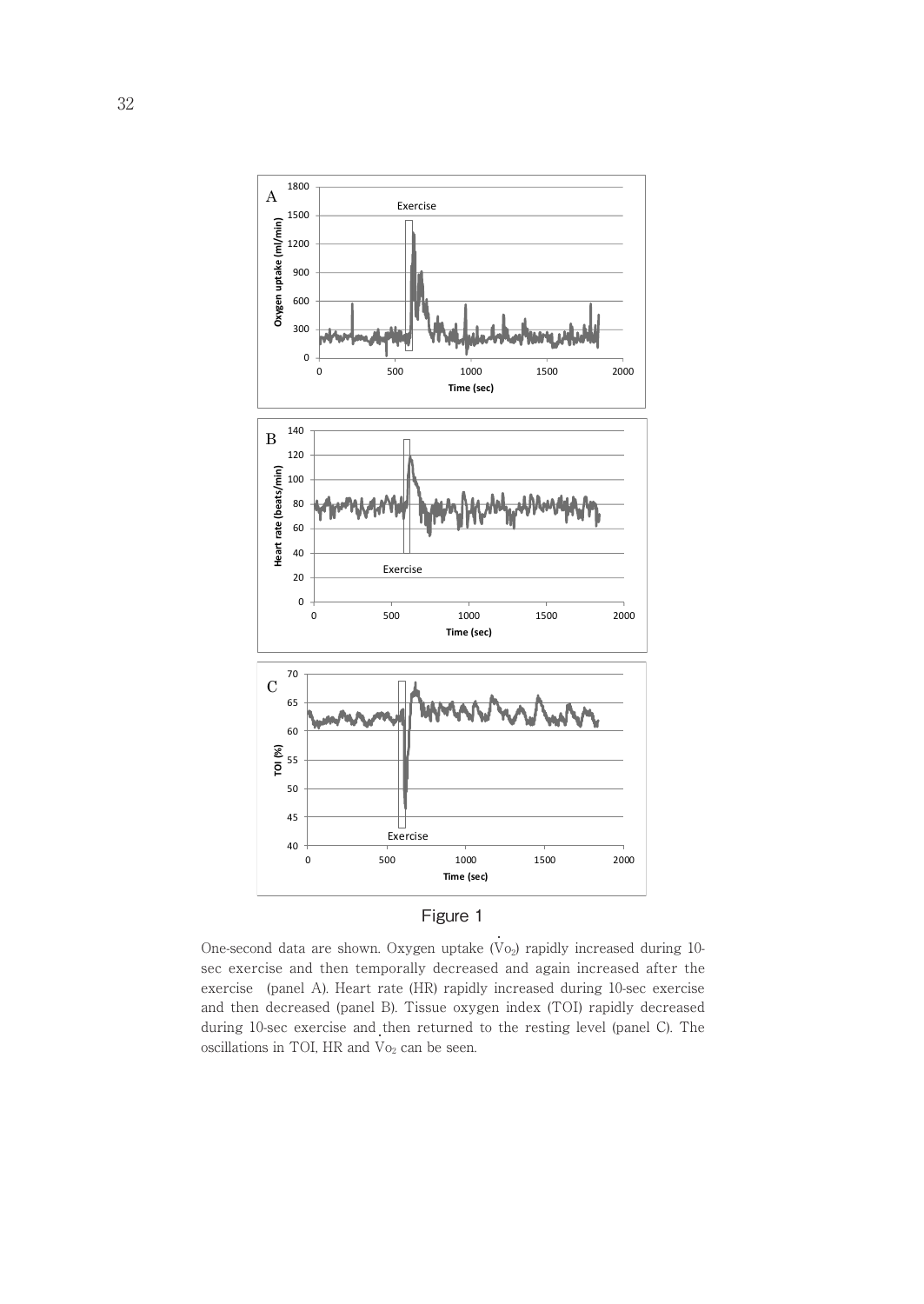



The data shown in Figure 1 were calculated by a low pass filter with  $0.05$  Hz. The data shown in Figure  $\frac{1}{2}$  were calculated by a low pass lifter with 0.00 Hz.<br>There were two peaks in  $V_{02}$  and one peak in HR and TOI. There were also oscillations in  $V_{O_2}$ , HR and TOI. Due to filtering with treatment of removal for trend,  $\overrightarrow{V}_{O_2}$ , HR and TOI became values that were different from averages of whole data. ted by a low pass filter with  $0.05$  Hz.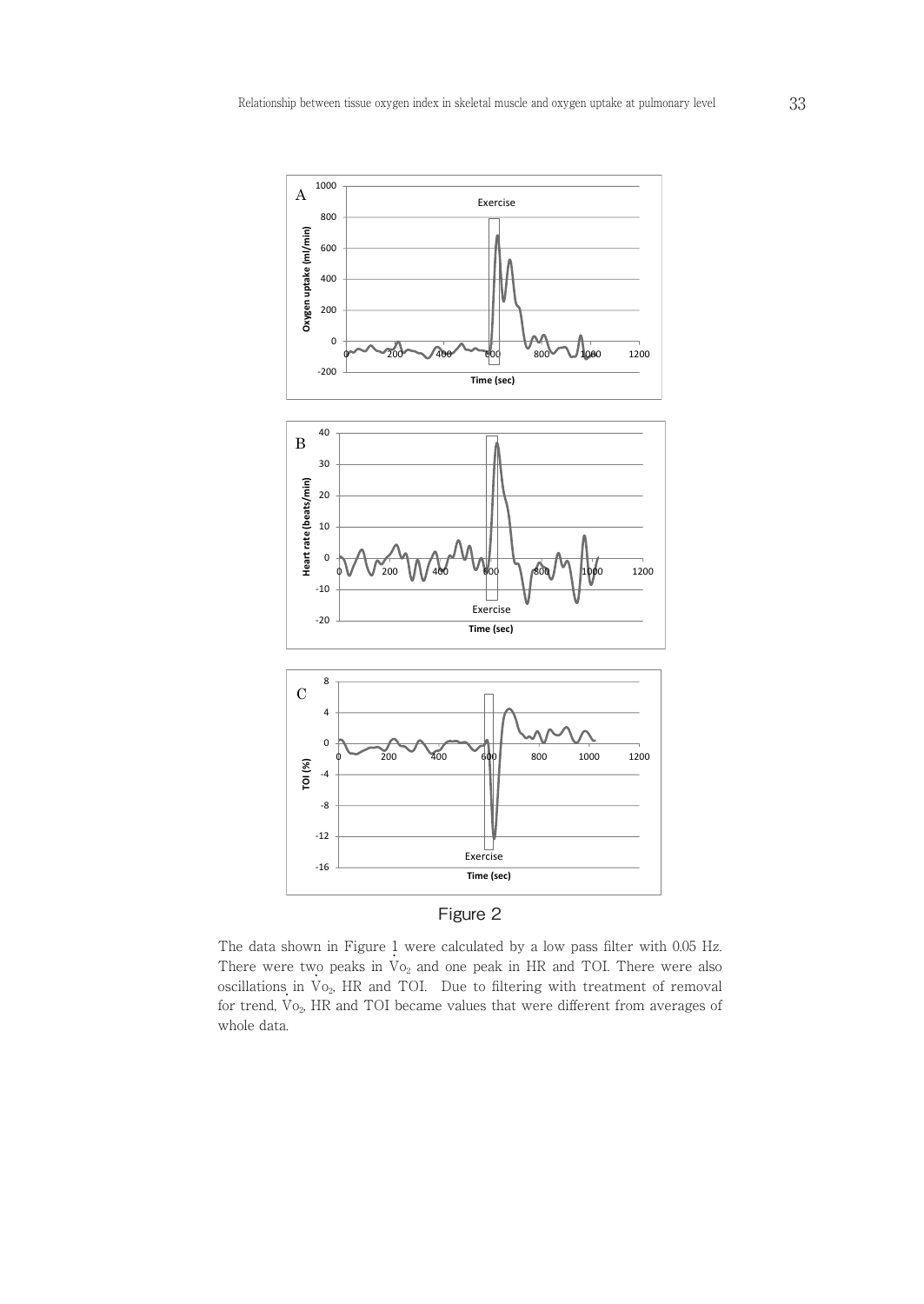

The data shown in Figure 2 after processing with a low pass filter with 0.05 Hz were used to obtain the correlations between  $\overrightarrow{V}_{O_2}$  and HR and between HR and TOI. There were high correlation coefficients.

## **DISCUSSION**

the lung increases again as venous blood oxygen that decreased in active muscles arrives Oxygen uptake increases with increasing cardiac output when impulsive-like exercise is started. After such exercise, the cardiac output falls. At that time, oxygen uptake in with a delay in transport from the active muscles to the lungs. This phenomenon is a wellknown event [14, 15, 16]. However, it is not generally known that oxygen uptake in the lung oscillates. This is due to the influence of oscillation of cardiac output on the oscillation of oxygen intake [16]. In skeletal muscle, oxygen concentration oscillates due to interactions among biochemical substances of the aerobic energy mechanism. Oscillation of oxygen uptake in the lung, of course, accompanies oscillation of oxygen supply. There is, therefore, a possibility that this oxygen supply affects oscillation of oxygen consumption in muscles.

We speculated that not only does the oscillation of oxygen supply induce oscillation of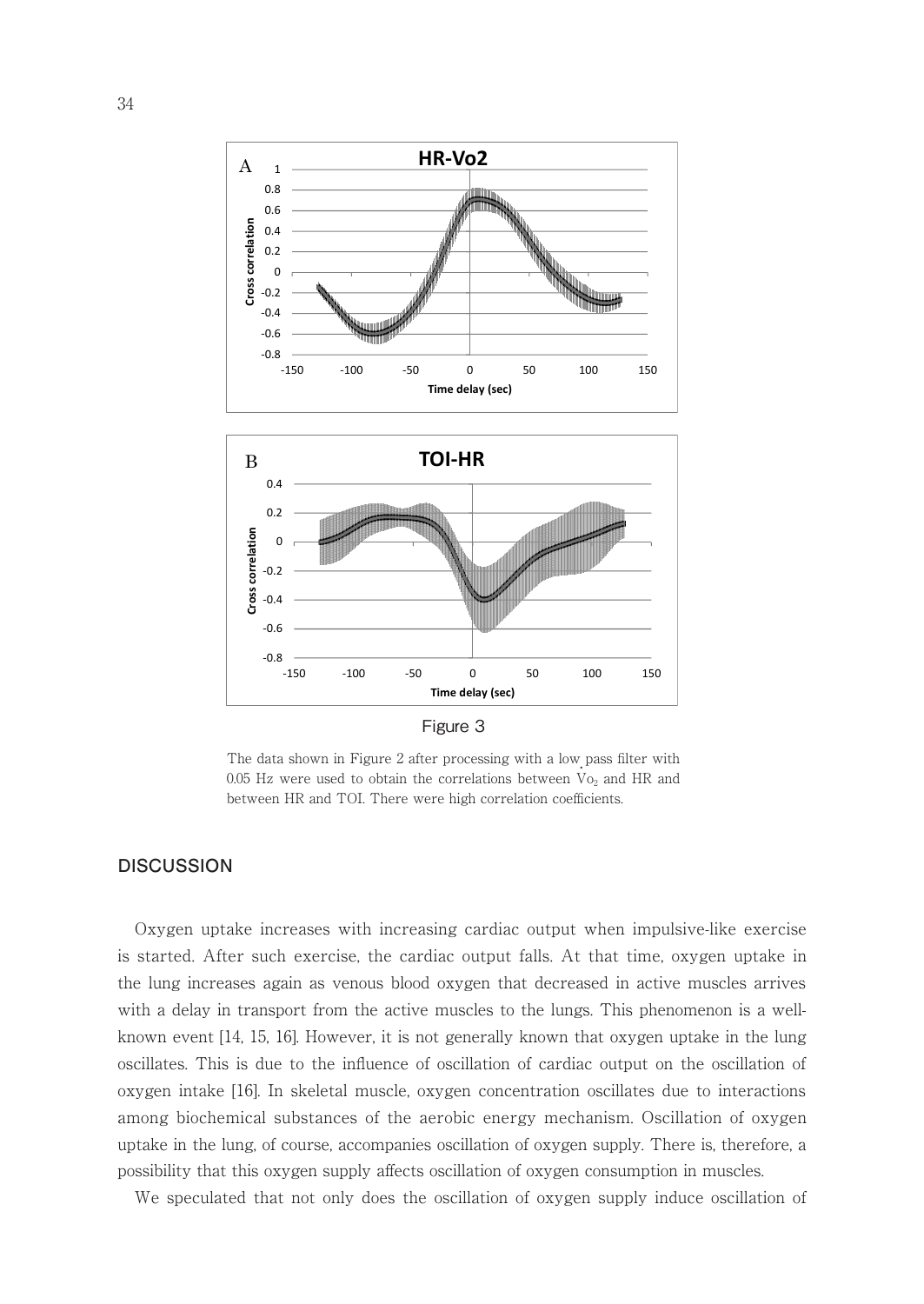oxygen consumption, but also that oxygen consumption itself oscillates. The reason for this speculation comes from the hypothesis based on experimental results [1] as mentioned in Introduction. Although there is no direct evidence that oxygen consumption oscillates, electrons in the electron transfer system can oscillate. Therefore, it is likely that oxygen consumption also oscillates.

 The reason for using the low pass filter in this study is as follows. It is known that HR related to oxygen supply has a higher component [12, 13] than the frequency obtained in this study. This component was removed. In addition, only very low frequency components are extracted because oscillation caused by interactions among biochemical substances of the aerobic energy mechanism is very low frequency. The very low frequency has been reported as follows. The recovery process of creatine phosphate by oxidative phosphate after exercise oscillates at 0.002-0.025 Hz [2, 3]. Also, the frequency showing waves of TOI in skeletal muscle is 0.00339-0.0078 Hz [4, 5]. The frequency in this study is within the ranges in these reports.

 As a property of the waves, there is an entrainment phenomenon. It was assumed in this study that the phenomenon occurs from TOI to HR and from HR to  $\rm\dot{V}o_{2}$ . However, the cross correlation from TOI to HR was not so high. This may be due to muscle inhomogeneity [17]. That is, because the level of TOI varies from muscle to muscle, the level of the axis of oscillation is not a typical TOI level. Therefore, although the TOI level partly affected the HR level, the TOI imbalance in each muscle is thought to interrupt the relationship between TOI and HR. Nevertheless, it is thought that the frequency of TOI is the same regardless of the difference in the region because entrainment between TOI in each part and HR must be maintained. Alternatively, the oscillation of HR may be related to the oscillation of a biochemical substance related to TOI oscillation. If the oscillation has a phase difference with the oscillation of TOI, there would be a time delay of the oscillation of TOI and the oscillation of HR. For example, as shown in the appendix, there is a phase difference between oscillation of oxygen consumption and oscillation of TOI.

 Thus, it is likely that oscillation leads to the entrainment phenomenon. However, changes in the levels of  $\dot{V}_{O_2}$ , HR and TOI during exercise cannot be explained from this phenomenon of oscillation. Therefore, in addition to the entrainment phenomenon accompanying oscillation, it is thought that a decrease in TOI promotes an increase in HR, and an increase in HR causes an increase in  $\dot{V}_{0_2}$ . That is, in this study, we assert that oscillation is the basis of propagation between organs and that the difference in the level of axial oscillation leads to a difference in the magnitude of axial level (see appendix).

 It has been proved that partial restriction of blood flow in active muscle of the leg in light exercise and parasympathetic blockade by medication increases HR [18]. This suggests that muscle metaboreflex increases HR by sympathetic nerves, but no metabolites causing muscle metabolic reflex were identified in this study. Partial blood flow restricts oxygen supply, so the causative agent of muscle metaboreflex is a substance in relation to ischemia. Therefore, it can be a substance that oscillates in relation to oxygen concentration or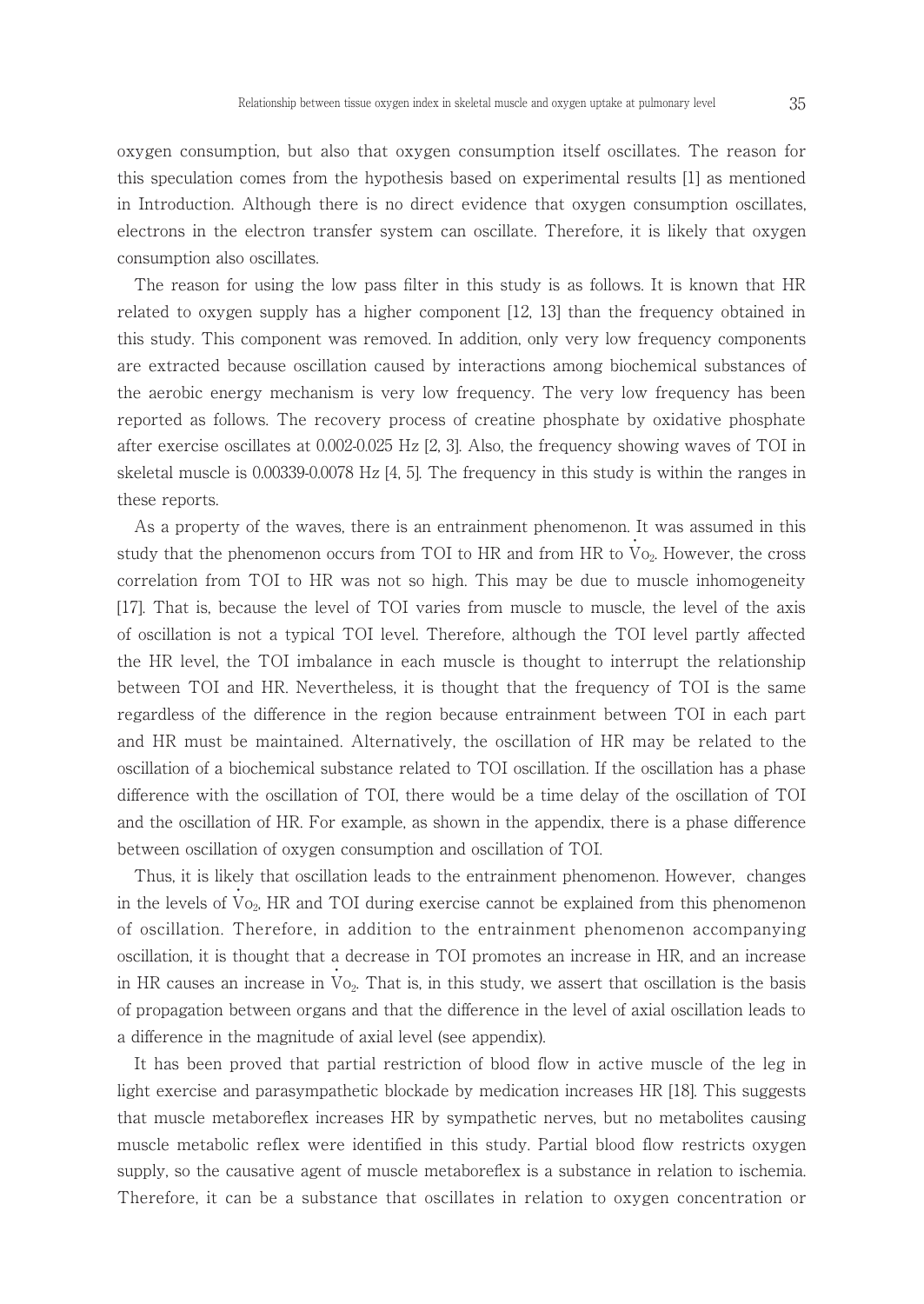oxygen concentration. However, since there was no change in substances related to the glycolysis system in this study, it is though that there is no influence of HR on substances related to glycolysis system. Also, because the cross-correlation coefficient was moderate, we cannot simply assume that the cause of muscle metaboreflex is a substance related to TOI, especially during exercise. We must consider central commands [19] and muscle mechanical stimulation [20] during exercise.

The delay time of the maximum value of cross correlation between HR and  $\dot{V}_{0_2}$  was 6 seconds. There are two possibilities for the occurrence of this delay. One possibility is that an increase in cardiac output at the cardiac level causes a delay in the increase in blood flow at the lung capillary level. This may occur when blood is stored between the two. In this case, an increase in cardiac output of the heart does not directly lead to an increase in blood flow in pulmonary capillaries. The blood volume of blood vessels on the arterial side of the lung may increase during exercise. The other possibility is related to interpolating breathby-breath data to 1-second intervals. This interpolation is mathematical and lacks accuracy within the breathing rate.

 The delay time of cross correlation between TOI and HR was 9 seconds. If the heart rate was affected by oxygen concentration in the muscle tissue in response to the nervous system, such a delay would not have occurred. Therefore, there are two possible interpretations for the time delay. One is the possibility that the delay time was not accurately identified because the fluctuation range (SD) of the cross correlation is not small. The other is related to the fact that TOI is established by the balance between oxygen supply and oxygen consumption [21]. As shown in the present model, if there is a phase difference between oscillations of oxygen supply and oxygen consumption, TOI produces a time delay from oxygen consumption.

 The present model shows that TOI has differences from oxygen consumption in phase difference and amplitude (see Figure 4 A). Therefore, care is needed in examination of oscillation of oxygen consumption from analysis of TOI. In this study, we also investigated the level of the axis of oscillation. We found that the axial level of TOI decreases when the increase in the axial level of oxygen consumption is greater than the rise in the level of axial oscillation of oxygen supply. Since the exercise in this study was performed for only 10 seconds, the influence of oscillation would have been small. The amplitude of oscillation was also small. Therefore, it seems that TOI decreases mainly due to the difference in the axis level.

 The model assumes that the oscillation of energy metabolism in skeletal muscle is influenced by the oscillation of oxygen supply. In other words, this assumption implies that the phenomenon is circular. Therefore, the past oscillation of oxygen consumption affects the current oscillation, and the present oscillation affects the future oscillation. This is cycle relationship. We modeled this situation. It is also assumed that there is interaction between oscillation of oxygen consumption and oscillation of oxygen supply. These cases do not treat in conventional problem. In the previous studies, it has mainly been discussed whether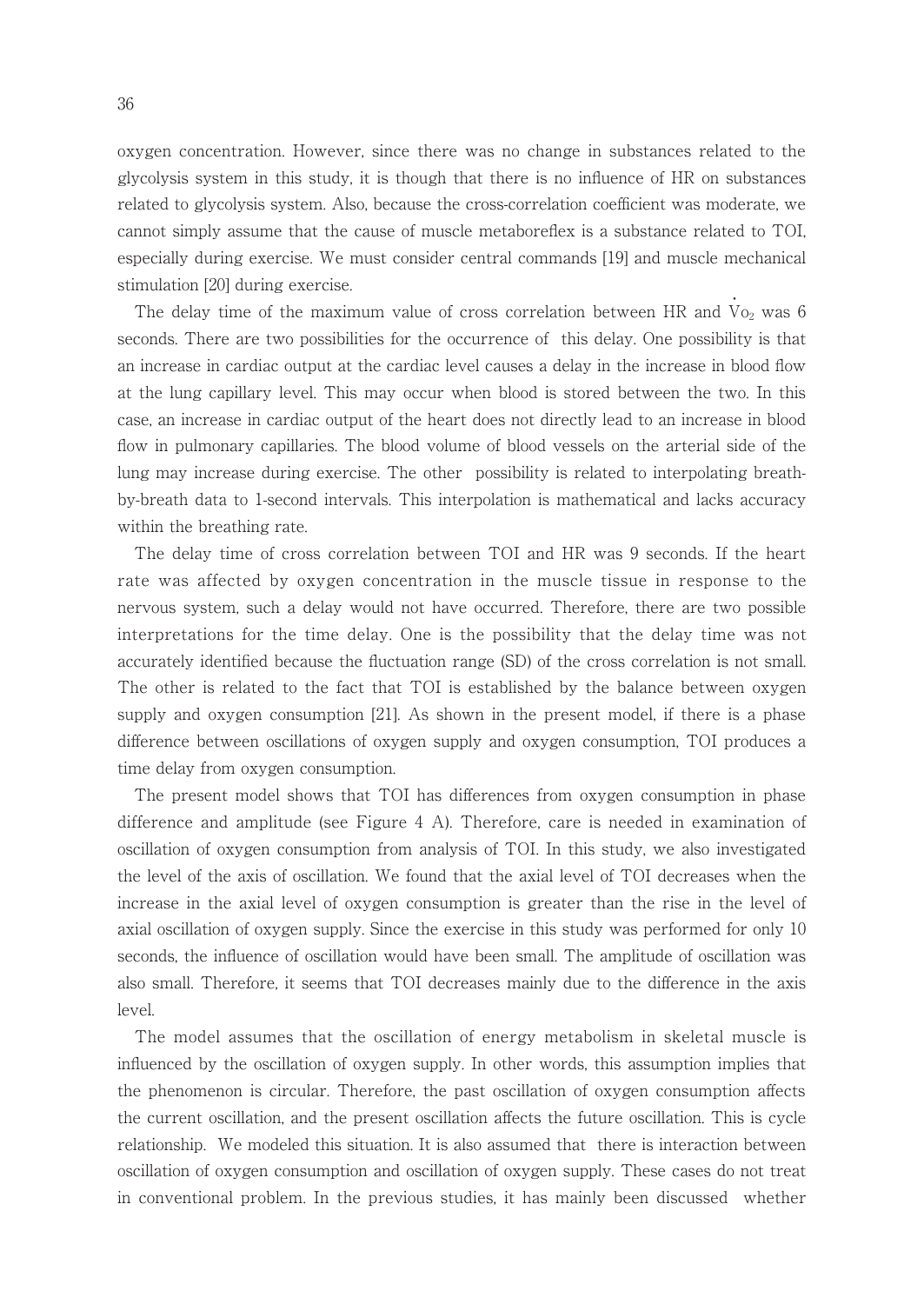

Explanation for tissue oxygen index (TOI) from oxygen consumption explanation for assae oxygen mack (10) noin oxygen consumption<br>and oxygen supply. The model shows oscillation of oxygen consumption and oxygen supply with a time delay of 10 sec (A). The oxygen consumption and oxygen supply on TOI (B). model also shows the effect of axis levels of oxygen consumption and oxygen supply on TOI (B).

the oxygen consumption in muscle is limited by oxygen transport system or the oxygen utilization system.

## **CONCLUSION**

 It is thought that the variation of TOI or its related substances in skeletal muscle (oscillation and level of the oscillation axis) is partly related to the variation of cardiac pumping, and the cardiac pump considerably affects oxygen uptake in the lung. Oscillation of TOI, HR, and  $V_{O_2}$  is the basis of the entrainment phenomenon. It is thought that the level of the oscillation axis affects the level of each item. Oxygen consumption in skeletal muscle is not completely equivalent to oxygen intake in the lungs by the operation of cardiac pumping alone. The shortage is supplemented with a change in venous blood oxygen content. In the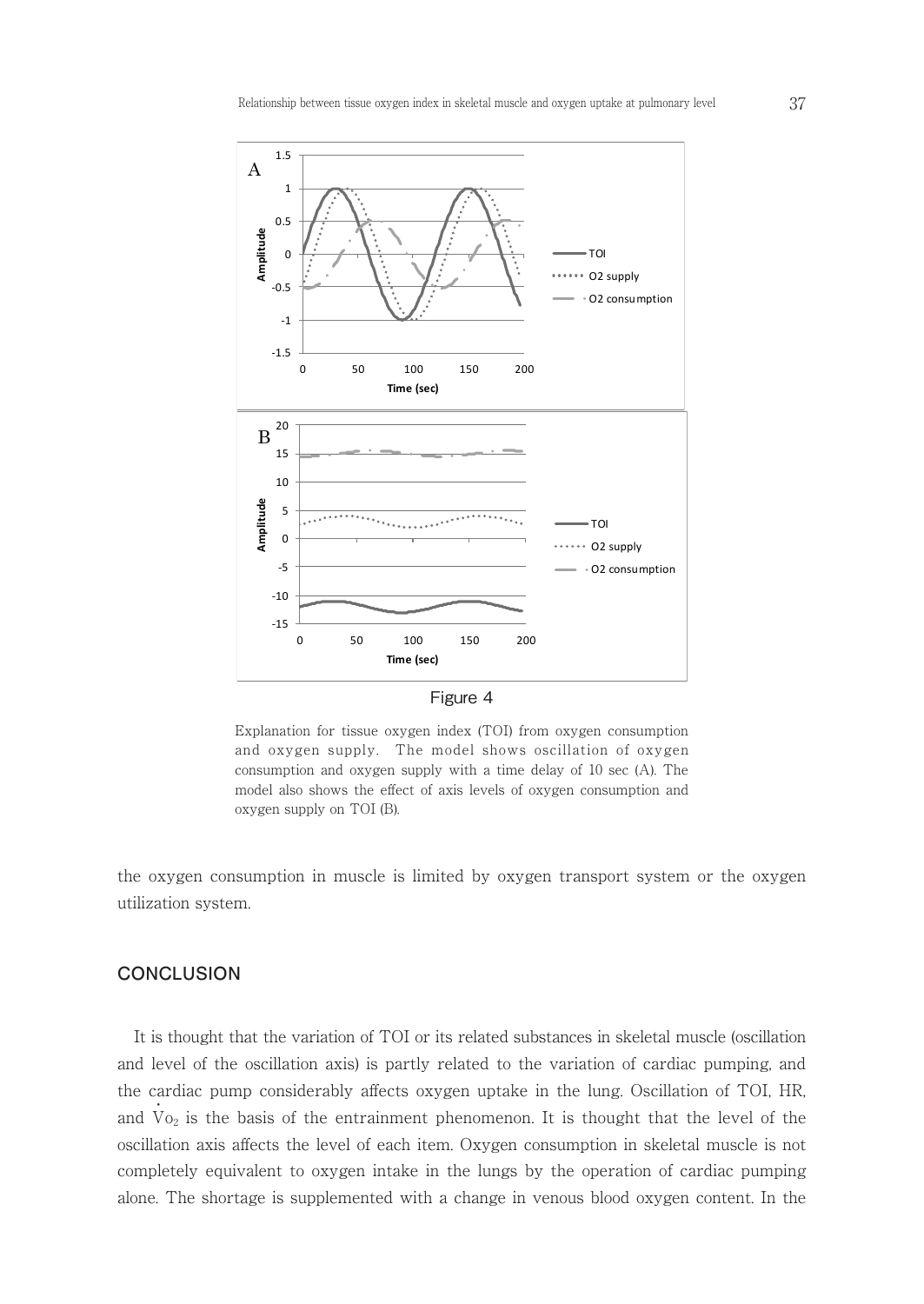supplementation of this deficiency, a time delay occurs.

**Conflict of interest** We declare no conflicts of interest.

## **APPENDIX: SIMPLE TOI MODEL**

 Aerobic energy metabolism in skeletal muscle oscillates by interaction of its biochemical substances. The oscillation is transmitted to the heart and lungs. It then recursively affects the oxygen dynamics in skeletal muscle as oscillation of oxygen supply. This idea is the basis of the model. The frequency of the oscillation is a reference value from the frequency of the re-synthesis process of creatine phosphate after exercise<sup>2, 3</sup> and the frequency of TOI [4, 5, 7]. In the present study, the wavelength was determined to be 2 minutes. Since oxygen supply is modeled as a cycle relationship from skeletal muscle, we also set the oxygen supply to the same wavelength as that of TOI. Since the TOI wavelength fluctuates by 1-2% (Fig. 2), the TOI amplitude was approximated to 2 in the present model.

 It was assumed that the oxygen supply and TOI had a certain time delay (10 seconds) (A in Fig. 4). This comes from the following requirements. That is, oxygen consumption in skeletal muscle affects oscillation of the heart, and the influence reaches the lungs. As a result, the oxygen supply oscillates. This time difference is almost equal to zero because it is thought that the influence from the skeletal muscle to the heart is nervously propagated. Therefore, this time delay is calculated as the time delay from the heart to skeletal muscle due to blood circulation. When the delay time increases, the amplitude of oxygen consumption also increases. At the phase difference of 60 seconds, TOI amplitude becomes maximum.

TOI is assumed to be the difference between oxygen supply  $(O_2S)$  and oxygen consumption  $(O_2C)$ . This is derived from the fact that TOI is conventionally determined by the balance between oxygen supply and oxygen consumption<sup>21</sup>. Also, if it is considered in an aquarium model, the following formula is easy to understand. That is, the amount of water flowing into the tank is  $O_2S$  and the amount of water flowing out is  $O_2C$ . Also, the water level or the amount of water in the aquarium is TOI.

$$
TOI = O_2S - O_2C.
$$

However, since the oscillation of TOI and  $O_2$  supply can actually be determined, the above equation becomes as follows.

 $O_2C = O_2S - TOI$ .

 If oxygen supply and TOI oscillate and there is a delay time between them, oxygen consumption oscillates as shown in Fig. 4 (A).

 In this model, the case in which the axial level is increased by 15 for oxygen consumption and the oxygen level is increased by 3 was calculated (B in Fig. 4). In this case, TOI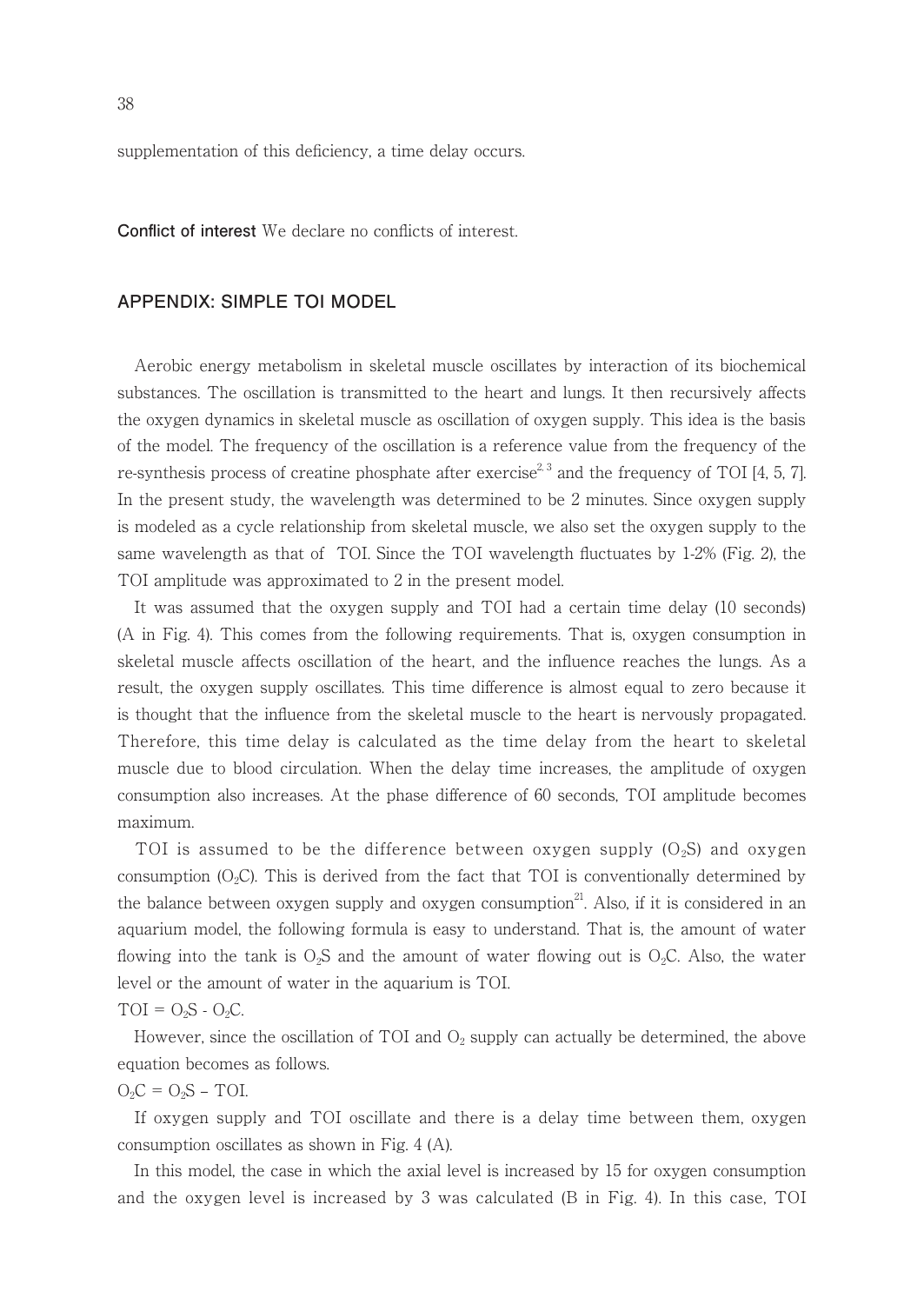decreases and oscillates. These numerical values are tentative. However, since the level of the axis of TOI actually decreases during exercise, it can be deduced that the change in the level of oxygen consumption is greater than the level of oxygen supply.

#### **References**

- 1. Aon MA, Cortassa S, Marbán E, O'Rourke B. Synchronized whole cell oscillations in mitochondrial metabolism triggered by a local release of reactive oxygen species in cardiac myocytes. J Biol Chem 2003; 278: 44735-44744.
- 2. Iotti S, Borsari M, Bendahan D. Oscillations in energy metabolism. Biochim Biophys Acta 2010; 1797: 1353- 1361.
- 3. Iotti S, Gottardi G, Clementi V, Barbiroli B. The mono-exponential pattern of phosphocreatine recovery after muscle exercise is a particular case of a more complex behaviour. Biochim Biophys Acta 2004; 1608: 131 – 139.
- 4. Yano T, Afroundeh R, Shirakawa K, Lian CS, Shibata K, Xiao Z, Yunoki T. Oscillation of tissue oxygen index in non-exercising muscle during exercise. Acta Physiol Hung 2015; 102:274-281.
- 5. Yano T, Afroundeh R, Shirakawa K, Lian CS, Shibata K, Xiao Z, Yunoki T. Oscillation in tissue oxygen index during recovery from exercise. Physiol Res 2016; 65:259-269.
- 6. Richard P. The rhythm of yeast. FEMS Microbiol Rev 2003; 27:547-557.
- 7. Yano T, Afroundeh R, Arimitsu T, Yunoki T. Difference between low and high intensity exercises in the amplitude of oscillation of tissue oxygen index. Bulletin of Faculty of Education, Hokkaido University, 2018
- 8. Usuda N. Origin of the oscillation of tissue oxygen index in active muscle recovering from intensive exercise. Master Thesis, Graduate School of Education Hokkaido University 2016.
- 9. Zavorsky GS, Cao J, Mayo NE, Gabbay R, Murias JM. Arterial versus capillary blood gases: a metaanalysis. Respir Physiol Neurobiol 2007; 155: 268-279.
- 10. Whipp BJ, Ward SA, Lamarra N, Davis JA, Wasserman K. Parameters of ventilatory and gas exchange dynamics during exercise. J Appl Physiol 1982; 52: 1506-1513.
- 11. Keir DA, Murias JM, Paterson DH, Kowalchuk JM. Breath-by-breath pulmonary O2 uptake kinetics: effect of data processing on confidence in estimating model parameters. Exp Physiol 2014; 99: 1511-1522.
- 12. Watanabe K, Ichinose M, Fujii N, Matsumoto M, Nishiyasu T. Individual differences in the heart rate response to activation of the muscle metaboreflex in humans. Am J Physiol Herat Circ Physiol 2010; 299: H1708-H1714.
- 13. Karinen HM, Uusitalo A, Vähä-Ypyä H, Kähönen M, Peltonen JE, Stein PK, Viik J, Tikkanen HO. Heart rate variability changes at 2400 m altitude predicts acute mountain sickness on further ascent at 3000- 4300 m altitudes. Front Physiol 2012; https://doi.org/10.3389/fphys.2012.00336.
- 14. Hughson RL, Sherrill DL, Swanson GD. Kinetics of Vo<sub>2</sub> with impulse and step exercise in humans. J Appl Physiol (1985). 1988; 64:451-459.
- 15. Yunoki T, Horiuchi M, Yano T. Oxygen kinetics in response to impulse work. Appl Human Sci 1998; 17: 27-29.
- 16. Yano T, Afroundeh R, Yamanaka R, Arimitsu T, Lian C-S, Shirakawa K, Yunoki T. Oscillation in O2 uptake in impulse exercise. Acta Physiol Hung 2014; 101:143-149.
- 17. Koga S, Poole DC, Ferreira LF, Whipp BJ, Kondo N, Saitoh T, Ohmae E, Barstow TJ. Spatial heterogeneity of quadriceps muscle deoxygenation kinetics during cycle exercise. J Appl Physiol (1985) 2007; 103:2049- 2056.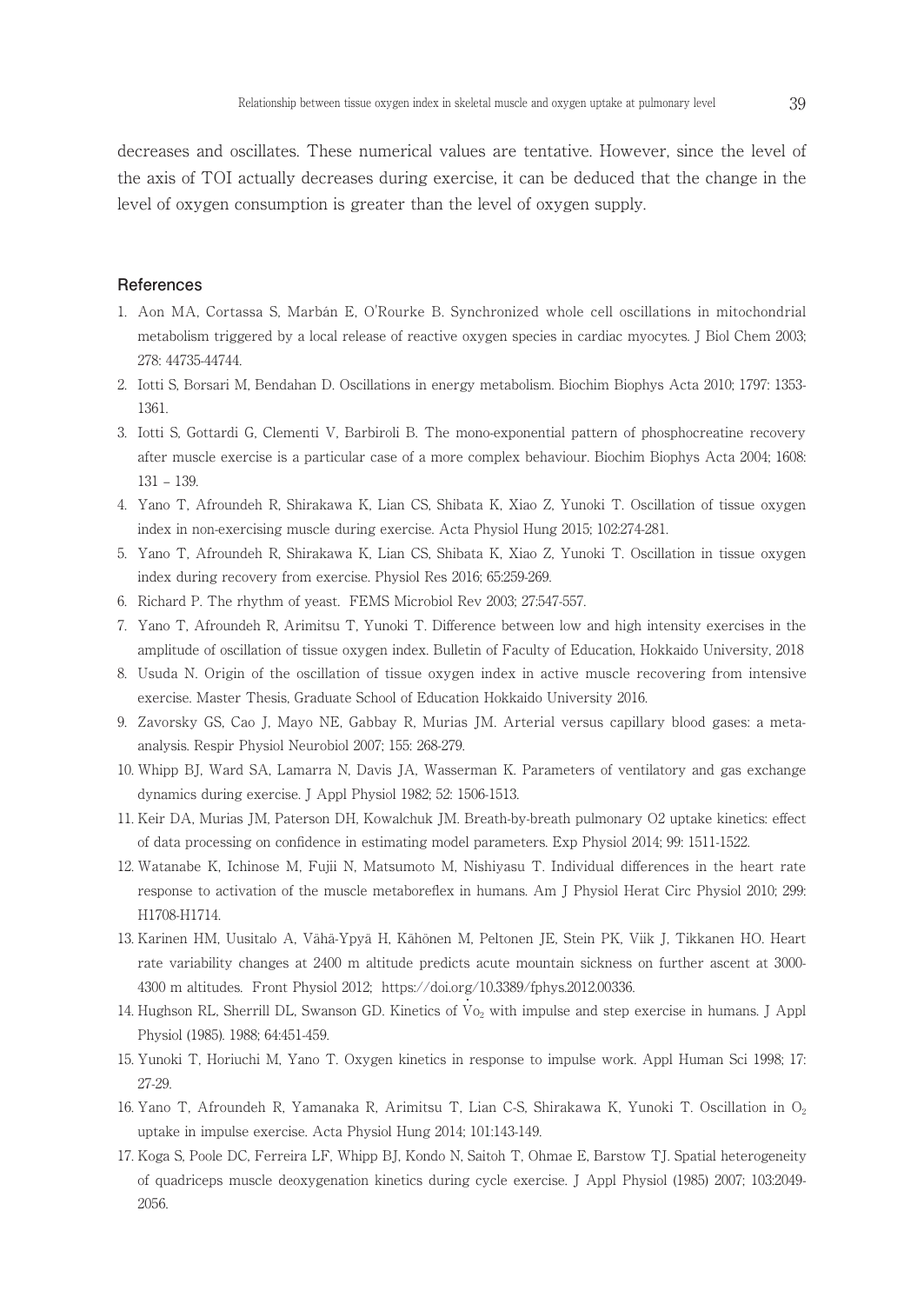- 18. Fisher JP, Adlan AM, Shantsila A, Secher JF, Sørensen H, Secher NH. Muscle metaboreflex and autonomic regulation of heart rate in humans. J Physiol 2013; 591:3777-3788.
- 19. Dampney RA. Central neural control of the cardiovascular system: current perspectives. Adv Physiol Educ 2016; 40: 283–296.
- 20. Watanabe N, Hotta H. Heart Rate Changes in Response to Mechanical Pressure Stimulation of Skeletal Muscles Are Mediated by Cardiac Sympathetic Nerve Activity. Front Neurosci 2016; https://doi. org/10.3389/fnins.2016.00614.
- 21. Boushel R, Langberg H, Olesen J, Gonzales-Alonzo J, Bülow J, Kjaer M. Monitoring tissue oxygen availability with near infrared spectroscopy (NIRS) in health and disease. Scand J Med Sci Sports 2001; 11: 213-222.